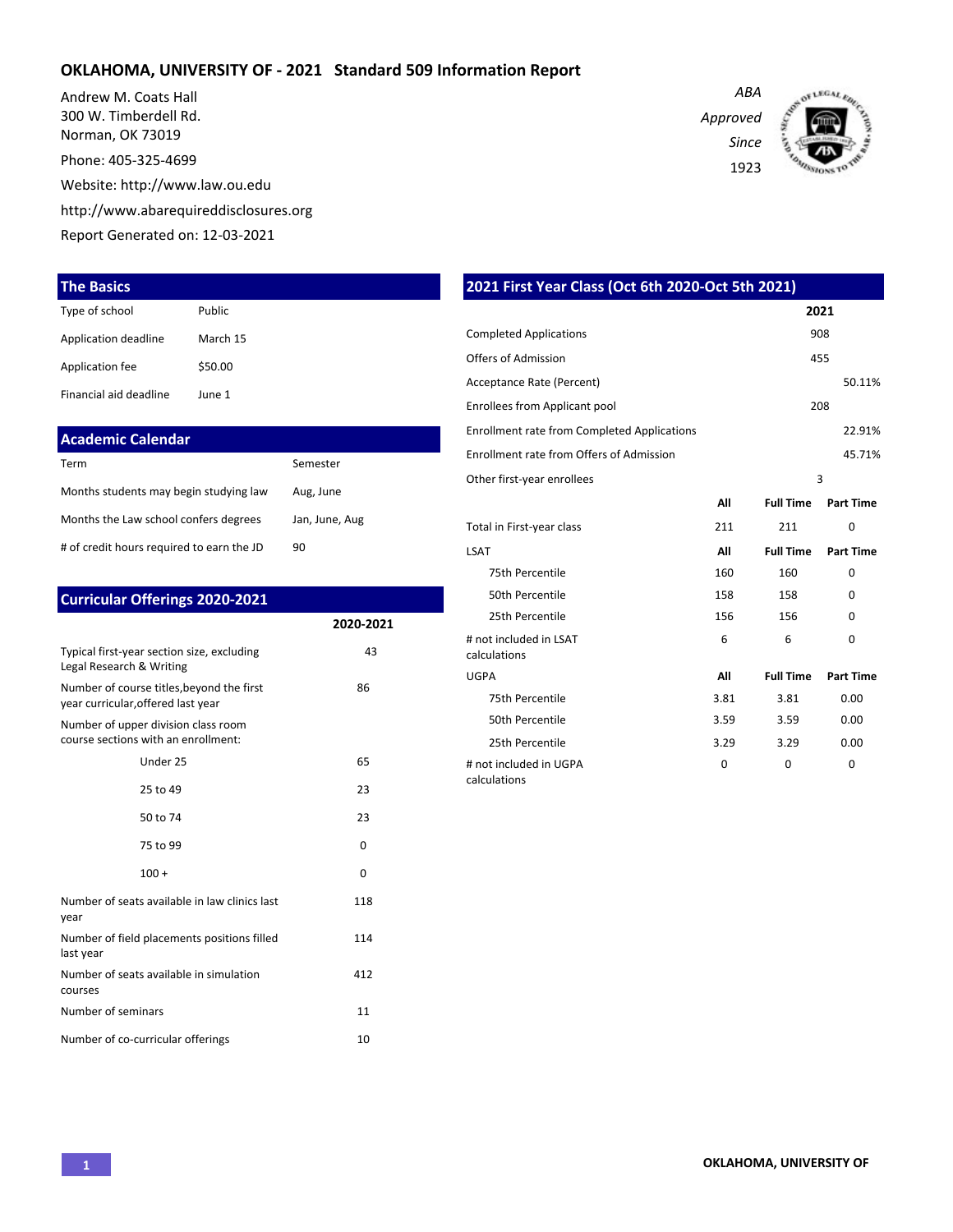| <b>J.D Enrollment as of October 5th 2021</b> |                |                |                |              |                 |                |                |   |                |          |                |          |     |
|----------------------------------------------|----------------|----------------|----------------|--------------|-----------------|----------------|----------------|---|----------------|----------|----------------|----------|-----|
|                                              | JD1            |                |                |              | JD <sub>2</sub> |                |                |   |                | JD3      |                | Total    |     |
|                                              | T              | M              | W              | $\Omega$     | T               | M              | W              | O | T              | М        | W              | O        | т   |
| Hispanics of any race                        | 19             | 9              | 10             | $\Omega$     | 18              | $\overline{7}$ | 11             | 0 | 15             | 8        | 7              | 0        | 52  |
| American Indian or Alaska Native             | 6              | 4              | $\mathbf{1}$   | 1            | 4               | $\mathbf{1}$   | 3              | 0 | 8              | 4        | 4              | 0        | 18  |
| Asian                                        | 7              | $\overline{2}$ | 5              | $\Omega$     | 4               | $\overline{2}$ | $\overline{2}$ | 0 | 5              | 3        | $\overline{2}$ | 0        | 16  |
| <b>Black or African American</b>             | 11             | 4              | $\overline{7}$ | $\Omega$     | 11              | 5              | 6              | 0 | 5              | $\Omega$ | 5              | 0        | 27  |
| Native Hawaiian or Other Pacific Islander    | 0              | 0              | $\Omega$       | $\Omega$     | $\Omega$        | $\Omega$       | $\Omega$       | 0 | $\Omega$       | $\Omega$ | 0              | 0        | 0   |
| Two or More Races                            | 19             | 7              | 12             | $\Omega$     | 27              | 13             | 14             | 0 | 16             | 4        | 12             | $\Omega$ | 62  |
| <b>Total Minority</b>                        | 62             | 26             | 35             | $\mathbf{1}$ | 64              | 28             | 36             | 0 | 49             | 19       | 30             | 0        | 175 |
| White                                        | 144            | 73             | 71             | $\Omega$     | 101             | 46             | 55             | 0 | 116            | 60       | 56             | $\Omega$ | 361 |
| Nonresident Alien                            | $\overline{2}$ | $\mathbf{1}$   | $\mathbf{1}$   | $\Omega$     | $\overline{2}$  | $\mathbf{1}$   | $\mathbf{1}$   | 0 | $\overline{2}$ | 1        | $\mathbf{1}$   | 0        | 6   |
| Race and Ethnicity Unknown                   | 2              | $\overline{2}$ | $\Omega$       | $\Omega$     | 1               | $\mathbf{1}$   | $\Omega$       | 0 | 1              | 1        | $\Omega$       | 0        | 4   |
| Total                                        | 210            | 102            | 107            | 1            | 168             | 76             | 92             | 0 | 168            | 81       | 87             | 0        | 546 |

| <b>Faculty Resources 2020 - 2021</b> |                  |        |       |                    |              |  |  |  |  |  |  |
|--------------------------------------|------------------|--------|-------|--------------------|--------------|--|--|--|--|--|--|
|                                      | Male             | Female | Other | People<br>of Color | <b>Total</b> |  |  |  |  |  |  |
| Full-time faculty<br>members         | 19               | 17     | 0     | 5                  | 36           |  |  |  |  |  |  |
| Non-full-time faculty                | 25               | 11     | 0     | 6                  | 36           |  |  |  |  |  |  |
| Total                                | 44               | 28     | 0     | 11                 | 72           |  |  |  |  |  |  |
|                                      | <b>Full Time</b> |        |       | <b>Part Time</b>   | Total        |  |  |  |  |  |  |
| Librarians                           |                  | 5      |       | 0                  | 5            |  |  |  |  |  |  |
| Administrators                       |                  | 18     |       | 0                  | 18           |  |  |  |  |  |  |

## **J.D. Degrees Awarded 2020-2021**

| Hispanics of any race                     | 13           |
|-------------------------------------------|--------------|
| American Indian or Alaska Native          | 9            |
| Asian                                     | 3            |
| Black or African American                 | 7            |
| Native Hawaiian or Other Pacific Islander | 0            |
| Two or More Races                         | 21           |
| <b>Total Minority</b>                     | 53           |
| White                                     | 115          |
| Nonresident Alien                         | $\mathbf{1}$ |
| Race and Ethnicity Unknown                | 2            |
| Total                                     | 171          |

| <b>1L Tuition and Fees 2021 - 2022</b> |          |                |              |                |       |                |  |  |  |  |  |  |  |
|----------------------------------------|----------|----------------|--------------|----------------|-------|----------------|--|--|--|--|--|--|--|
| Per Semester:                          | Resident | Annual<br>Fees | Non-Resident | Annual<br>Fees | Other | Annual<br>Fees |  |  |  |  |  |  |  |
| Full-Time                              | \$16,500 | \$5,783        | \$28,935     | \$5.783        | \$0   | \$0            |  |  |  |  |  |  |  |
| Part-Time                              | \$0      | \$0            | \$0          | \$0            |       |                |  |  |  |  |  |  |  |
| <b>Per Credit:</b>                     | Resident | Annual<br>Fees | Non-Resident | Annual<br>Fees | Other | Annual<br>Fees |  |  |  |  |  |  |  |
| Full-Time                              | \$0      | \$0            | \$0          | \$0            | \$0   | \$0            |  |  |  |  |  |  |  |
| Part-Time                              | \$0      | \$0            | \$0          | \$0            |       |                |  |  |  |  |  |  |  |
| <b>Tuition Guarantee Program</b>       |          |                | No           |                |       |                |  |  |  |  |  |  |  |

# **Grants and Scholarships 2020-2021**

|                                 | <b>Total</b> |     | <b>Full Time</b> |     | <b>Part Time</b> |   |
|---------------------------------|--------------|-----|------------------|-----|------------------|---|
|                                 | #            | %   | #                | %   | #                | % |
| Total # of students             | 512          | 100 | 512              | 100 | 0                | 0 |
| Total # receiving<br>grants     | 499          | 97  | 499              | 97  | 0                | 0 |
| Less than 1/2 tuition           | 314          | 61  | 314              | 61  | 0                | 0 |
| Half to full tuition            | 168          | 33  | 168              | 33  | 0                | 0 |
| <b>Full tuition</b>             | 0            | 0   | 0                | 0   | 0                | 0 |
| More than full tuition          | 17           | 3   | 17               | 3   | 0                | 0 |
| 75th Percentile grant<br>amount |              |     | \$7,000          |     | \$0              |   |
| 50th Percentile grant<br>amount |              |     | \$11,000         |     | \$0              |   |
| 25th Percentile grant<br>amount |              |     | \$15,000         |     | \$0              |   |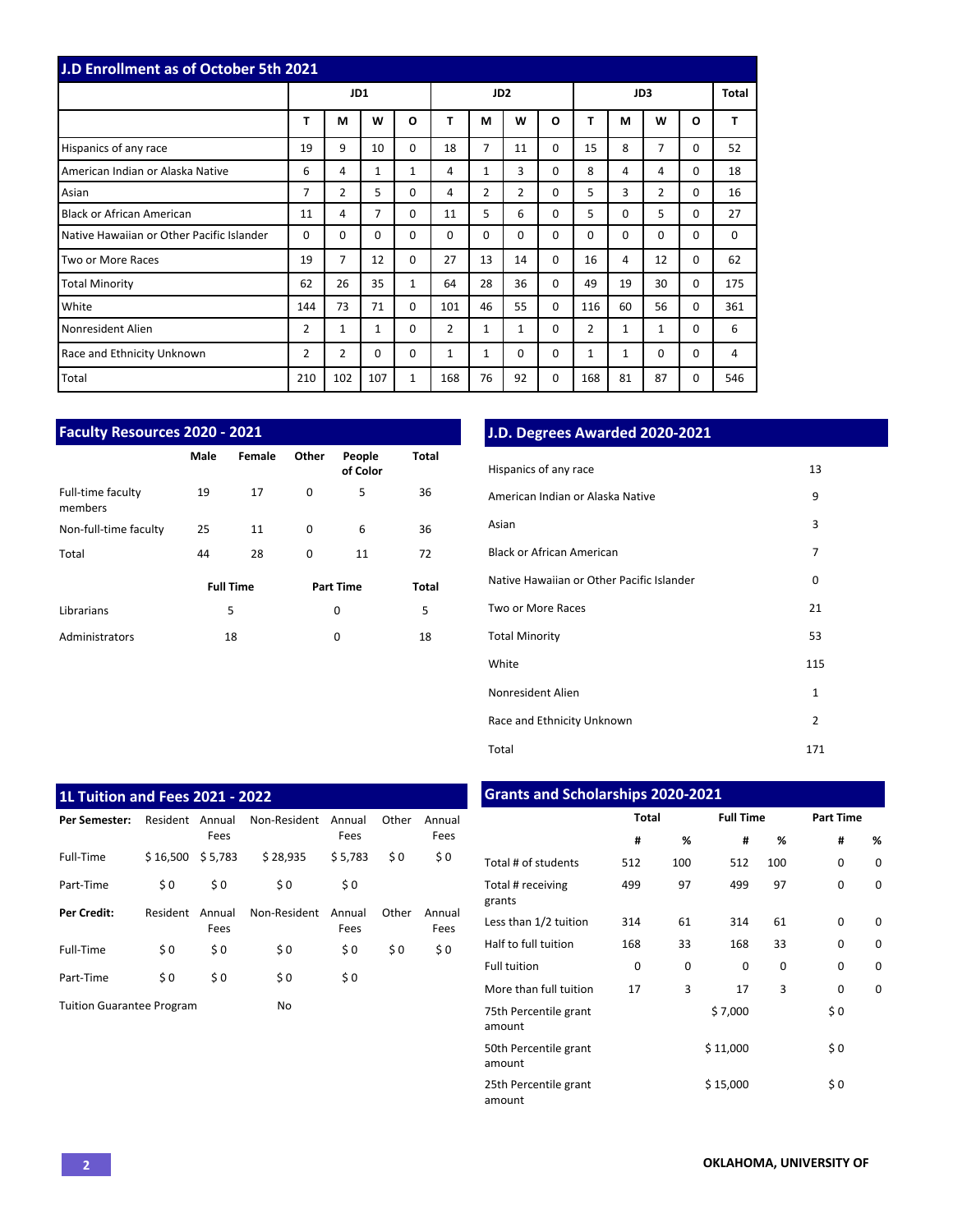#### **Living Expenses 2021-2022**

Estimated Living Expenses for singles

| Living on Campus  | \$24.418 |
|-------------------|----------|
| Living Off Campus | \$24.418 |
| Living At Home    | \$20,620 |

| <b>Conditional Scholarships 2020-2021</b> |                 |                         |
|-------------------------------------------|-----------------|-------------------------|
| Students Matriculating in                 | # Entering with | # Reduced or Eliminated |
| 2019-2020 Academic Year                   | q               | 0                       |
| 2018-2019 Academic Year                   | 8               | 0                       |
| 2017-2018 Academic Year                   | q               | O                       |

Please note that due to the COVID-19 pandemic, some schools reduced/eliminated conditional scholarships for the duration of the pandemic.

| <b>Academic Attrition 2020-2021</b>       |                |                |              |          |                 |          |          |          |          |          |          |          |          |     |
|-------------------------------------------|----------------|----------------|--------------|----------|-----------------|----------|----------|----------|----------|----------|----------|----------|----------|-----|
|                                           | JD1            |                |              |          | JD <sub>2</sub> |          |          |          |          | JD3      |          |          | UL       |     |
|                                           | T              | M              | W            | O        | %               | T        | М        | W        | O        | т        | M        | W        | O        | %   |
| Hispanics of any race                     | 0              | 0              | 0            | $\Omega$ | 0.0             | 0        | 0        | $\Omega$ | 0        | $\Omega$ | $\Omega$ | 0        | 0        | 0.0 |
| American Indian or Alaska Native          | 0              | $\Omega$       | $\Omega$     | $\Omega$ | 0.0             | 0        | 0        | $\Omega$ | 0        | $\Omega$ | $\Omega$ | 0        | 0        | 0.0 |
| Asian                                     | $\Omega$       | $\Omega$       | $\Omega$     | $\Omega$ | 0.0             | $\Omega$ | $\Omega$ | $\Omega$ | 0        | $\Omega$ | $\Omega$ | $\Omega$ | 0        | 0.0 |
| <b>Black or African American</b>          | 0              | $\Omega$       | $\Omega$     | $\Omega$ | 0.0             | $\Omega$ | $\Omega$ | $\Omega$ | 0        | $\Omega$ | $\Omega$ | $\Omega$ | 0        | 0.0 |
| Native Hawaiian or Other Pacific Islander | $\Omega$       | 0              | 0            | $\Omega$ | 0.0             | 0        | 0        | $\Omega$ | 0        | $\Omega$ | 0        | 0        | 0        | 0.0 |
| Two or More Races                         | $\overline{2}$ | $\mathbf{1}$   | 1            | $\Omega$ | 6.9             | $\Omega$ | 0        | $\Omega$ | 0        | $\Omega$ | $\Omega$ | 0        | 0        | 0.0 |
| <b>Total Minority</b>                     | $\overline{2}$ | $\mathbf{1}$   | $\mathbf{1}$ | $\Omega$ | 3.2             | $\Omega$ | 0        | $\Omega$ | $\Omega$ | $\Omega$ | $\Omega$ | $\Omega$ | 0        | 0.0 |
| White                                     | 1              | 1              | 0            | $\Omega$ | 0.9             | 0        | 0        | $\Omega$ | 0        | $\Omega$ | $\Omega$ | 0        | 0        | 0.0 |
| Nonresident Alien                         | 0              | 0              | $\Omega$     | $\Omega$ | 0.0             | $\Omega$ | $\Omega$ | $\Omega$ | $\Omega$ | $\Omega$ | $\Omega$ | $\Omega$ | $\Omega$ | 0.0 |
| Race and Ethnicity Unknown                | <sup>0</sup>   | $\Omega$       | $\Omega$     | $\Omega$ | 0.0             | $\Omega$ | $\Omega$ | $\Omega$ | $\Omega$ | $\Omega$ | $\Omega$ | $\Omega$ | $\Omega$ | 0.0 |
| Total                                     | 3              | $\overline{2}$ | 1            | 0        | 1.7             | $\Omega$ | 0        | $\Omega$ | $\Omega$ | 0        | 0        | 0        | 0        | 0.0 |

| <b>Other Attrition 2020-2021</b>          |     |                |          |          |                 |          |          |          |          |                |                |          |          |     |
|-------------------------------------------|-----|----------------|----------|----------|-----------------|----------|----------|----------|----------|----------------|----------------|----------|----------|-----|
|                                           | JD1 |                |          |          | JD <sub>2</sub> |          |          |          | JD3      |                |                |          | UL       |     |
|                                           | Т   | М              | W        | O        | %               | T        | М        | W        | $\Omega$ | Т              | М              | W        | O        | %   |
| Hispanics of any race                     | 1   | 1              | $\Omega$ | 0        | 7.1             | $\Omega$ | $\Omega$ | $\Omega$ | $\Omega$ | 0              | $\Omega$       | $\Omega$ | 0        | 0.0 |
| American Indian or Alaska Native          | 0   | 0              | $\Omega$ | $\Omega$ | 0.0             | $\Omega$ | $\Omega$ | $\Omega$ | $\Omega$ | 0              | $\Omega$       | $\Omega$ | 0        | 0.0 |
| Asian                                     | 0   | $\Omega$       | $\Omega$ | $\Omega$ | 0.0             | $\Omega$ | $\Omega$ | $\Omega$ | $\Omega$ | 0              | $\Omega$       | $\Omega$ | $\Omega$ | 0.0 |
| <b>Black or African American</b>          | 0   | 0              | $\Omega$ | $\Omega$ | 0.0             | $\Omega$ | $\Omega$ | $\Omega$ | $\Omega$ | 0              | $\Omega$       | $\Omega$ | 0        | 0.0 |
| Native Hawaiian or Other Pacific Islander | 0   | $\Omega$       | $\Omega$ | $\Omega$ | 0.0             | $\Omega$ | $\Omega$ | $\Omega$ | $\Omega$ | 0              | $\Omega$       | $\Omega$ | 0        | 0.0 |
| Two or More Races                         | 1   | 1              | $\Omega$ | 0        | 3.4             | $\Omega$ | $\Omega$ | $\Omega$ | $\Omega$ | 0              | $\Omega$       | $\Omega$ | 0        | 0.0 |
| <b>Total Minority</b>                     | 2   | $\overline{2}$ | $\Omega$ | $\Omega$ | 3.2             | $\Omega$ | $\Omega$ | $\Omega$ | $\Omega$ | 0              | $\Omega$       | $\Omega$ | $\Omega$ | 0.0 |
| White                                     | 6   | $\overline{2}$ | 4        | $\Omega$ | 5.7             | $\Omega$ | $\Omega$ | $\Omega$ | $\Omega$ | $\overline{2}$ | $\overline{2}$ | $\Omega$ | 0        | 0.9 |
| Nonresident Alien                         | 0   | 0              | $\Omega$ | $\Omega$ | 0.0             | $\Omega$ | $\Omega$ | $\Omega$ | $\Omega$ | 0              | $\Omega$       | $\Omega$ | 0        | 0.0 |
| <b>Race and Ethnicity Unknown</b>         | 0   | 0              | $\Omega$ | 0        | 0.0             | $\Omega$ | $\Omega$ | $\Omega$ | $\Omega$ | 0              | $\Omega$       | $\Omega$ | 0        | 0.0 |
| Total                                     | 8   | 4              | 4        | 0        | 4.7             | $\Omega$ | $\Omega$ | 0        | $\Omega$ | 2              | $\overline{2}$ | $\Omega$ | 0        | 0.6 |